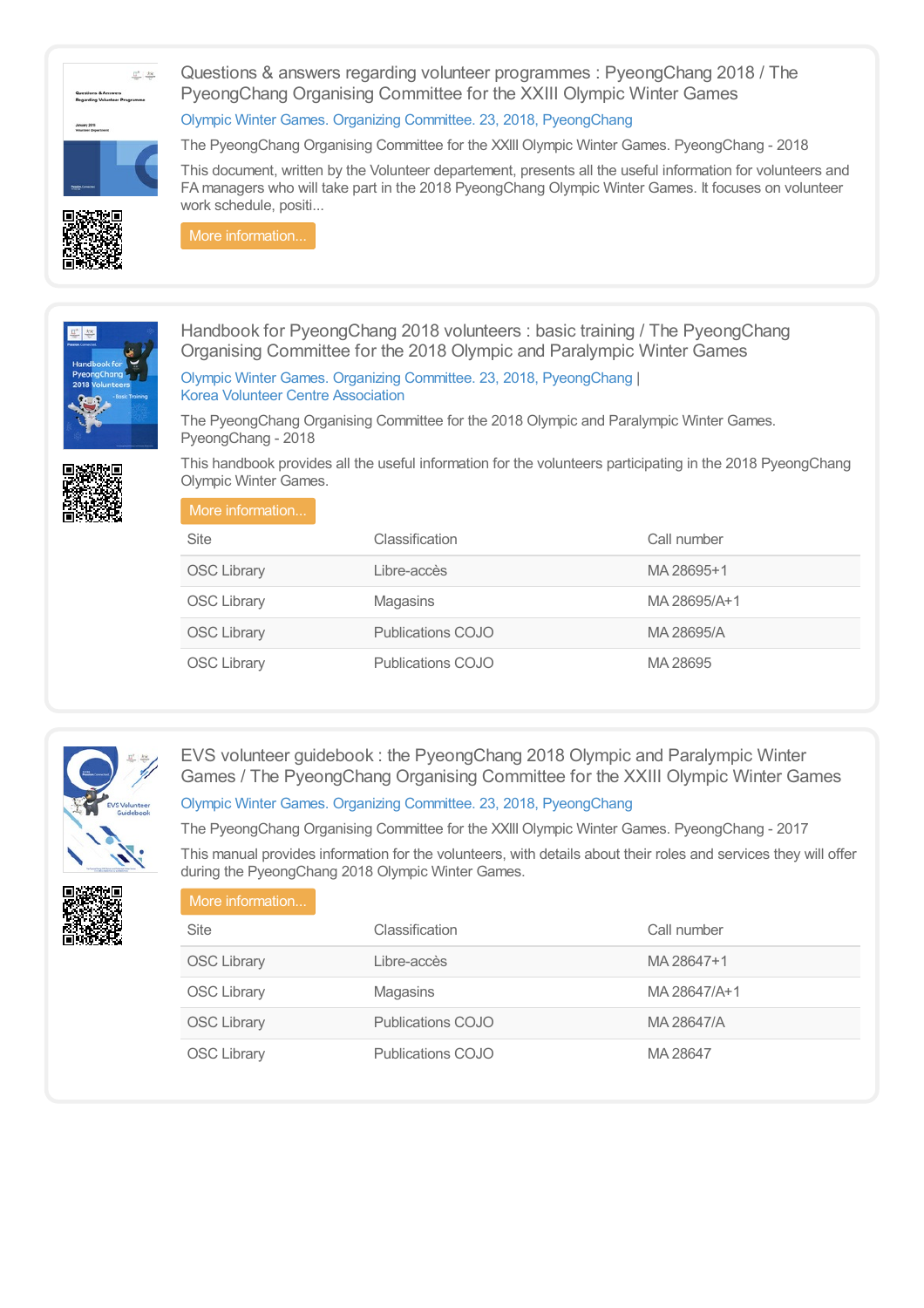

Humble heroes : Lillehammer 2016 Youth Olympic Games : go beyond, create tomorrow / Lillehammer Youth Olympic Games Organizing Committee

### Winter Youth Olympic Games. Organizing Committee. 2, 2016, [Lillehammer](https://library.olympics.com/Default/search.aspx?SC=DEFAULT&QUERY=Authority_id_idx%253a2731&QUERY_LABEL=Winter+Youth+Olympic+Games.+Organizing+Committee.+2%252c+2016%252c+Lillehammer)

Lillehammer Youth Olympic Games Organizing Committee. Lillehammer - 2016

This guide is published for the volunteers working at the Lillehammer Youth Olympic Games 2016 (names the Humble Heroes). It contains general information about the Youth Olympic Games as well as practical information about the ser...

| More information   |                   |             |
|--------------------|-------------------|-------------|
| Site               | Classification    | Call number |
| <b>OSC Library</b> | Libre-accès       | MA 27702+1  |
| <b>OSC Library</b> | Publications COJO | MA 27702    |



## Volunteers we were part of it ! : 1st Winter Youth Olympic Games / Innsbruck 2012 Winter Yourth Olympic Games. Organizing [Committee.](https://library.olympics.com/Default/search.aspx?SC=DEFAULT&QUERY=Authority_id_idx%253a3072&QUERY_LABEL=Winter+Yourth+Olympic+Games.+Organizing+Committee.+1%252c+2012%252c+Innsbruck) 1, 2012, Innsbruck

Innsbruck 2012. Innsbruck - 2012

This book lists the volunteers who took part to the 2012 Youth Olympic Games in Innsbruck. It also explains what the volunteering consisted of.

| More information   |                   |             |
|--------------------|-------------------|-------------|
| Site               | Classification    | Call number |
| <b>OSC Library</b> | Libre-accès       | MA 27447+1  |
| <b>OSC Library</b> | Publications COJO | MA 27447    |



Manual for Beijing Olympic volunteers : Beijing 2008 / org. by Beijing Organizing Committee for the Games of the XXIX Olympiad

Summer Olympic Games. Organizing [Committee.](https://library.olympics.com/Default/search.aspx?SC=DEFAULT&QUERY=Authority_id_idx%253a284&QUERY_LABEL=Summer+Olympic+Games.+Organizing+Committee.+29%252c+2008%252c+Beijing) 29, 2008, Beijing | Beijing Olympic Games Volunteer Work [Coordination](https://library.olympics.com/Default/search.aspx?SC=DEFAULT&QUERY=Authority_id_idx%253a187013&QUERY_LABEL=Beijing+Olympic+Games+Volunteer+Work+Coordination+Group) Group

China Renmin University Press. Beijing - 2007

This training guide is dedicated to the volunteers for the Beijing 2008 Olympic Games. It contains the following 7 chapters : Volunteers, and volunteering. - The Olympic Movement and Olympic volunteers. - The Beijing Olympic Games...

More [information...](https://library.olympics.com/Default/doc/SYRACUSE/186587/manual-for-beijing-olympic-volunteers-beijing-2008-org-by-beijing-organizing-committee-for-the-games)

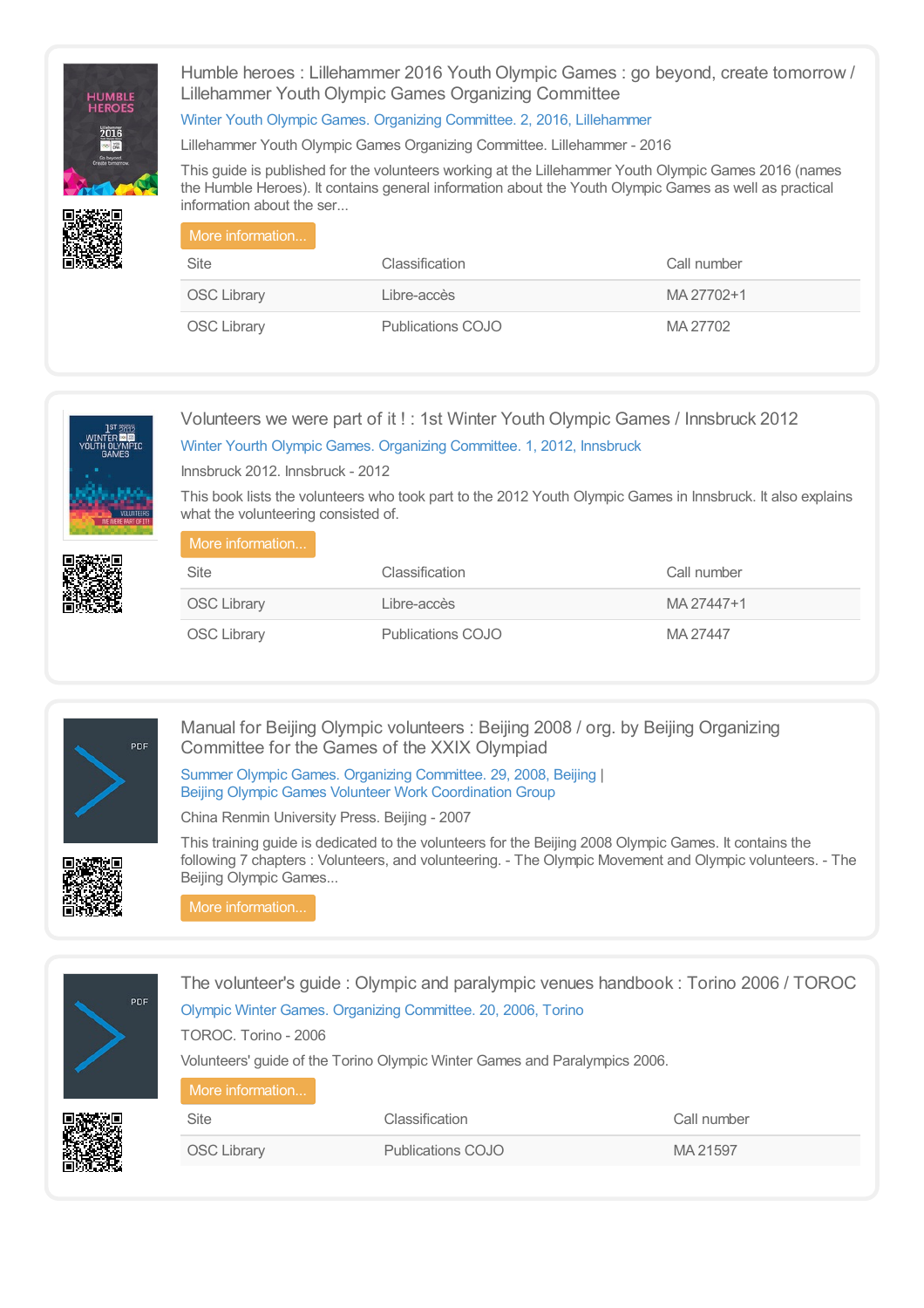

Olympic Museum and Studies Centre. Lausanne - 2000

Avec une communication de Jacky Delapierre, organisateur d'Athletissima.